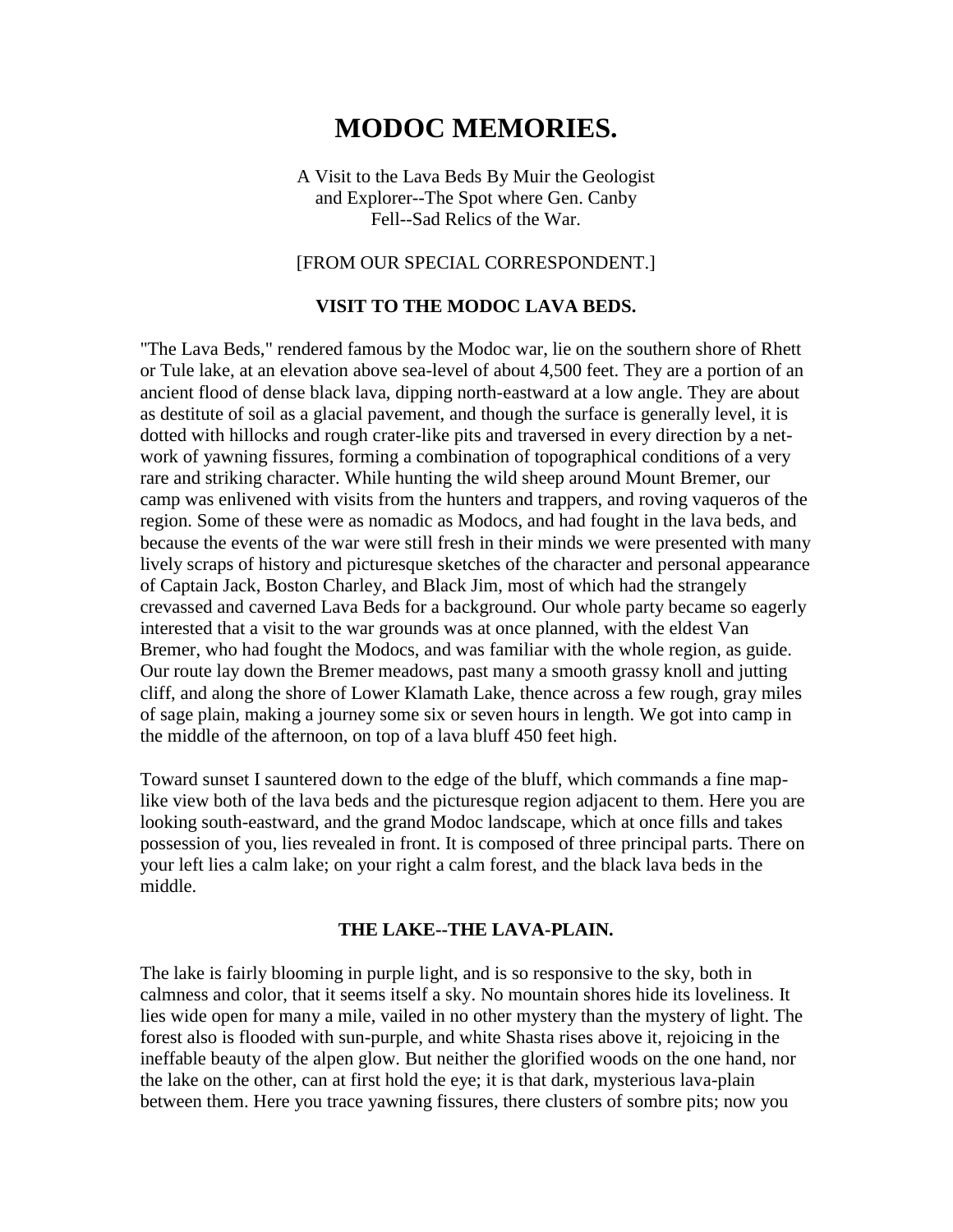mark where the lava is bent and corrugated into swelling ridges--here again where it breaks in a foam of bowlders.

Tufts of grass grow here and there, and bushes of the hardy sage, but they have a singed appearance and do not hide the blackness. Deserts are charming, all kinds of bogs, barrens, and heathy moors, but the Modoc lava beds have an uncanny look, that only an eager desire to learn their geology could overcome. The sun-purple slowly deepened over all the landscape, then darkness fell like a death, and I crept back to the blaze of the camp-fire.

## **A TRAGIC SPOT--THE MODOC STRONGHOLD.**

Next morning the Modoc plains and mountains were born again, and Van Bremer led us down the bluff. Just at the foot you come to a square, enclosed by a rough stone wall. It is a graveyard, where some thirty soldiers lie, most of whom met their fate on the 26th of April, surprised by the Modocs while eating lunch, scattered in the lava beds, and shot down like bewildered sheep. Picking our way over the strange ridges and hollows of the "beds," we come, in a few minutes, to a circular flat a score of yards or so in diameter, where the comparative smoothness of the lava and a few handfuls of soil have caused the grass tufts to grow taller. This is where General Canby met his fate. From here our guide led us around the shore of the lake to the main Modoc stronghold, a distance of about two and a half miles. The true strongholds of Indians are chiefly fields of tall grass, brushy woods, and shadowy swamps, where they can crouch like panthers and make themselves invisible, but the Modoc castle is in the rock. When the Yosemite Indians made raids upon the early settlers of the lower Merced they withdrew with their spoils into Yosemite valley, and the Modocs are said to have boasted that in case of war they possessed a stone house into which no white man could come. Notwithstanding the height and sheerness of Yosemite walls, the Indians were unable to hold it against the soldiers for a single day, but the Modoc castle was held defiantly for months. It consists of numerous redoubts, formed by the unequal subsidence of portions of the lava flow, and of a complicated network of redans abundantly supplied with salient and re-entering angles, and these redans are united with one another and with the redoubts by a labyrinth of open and covered corridors, some of which expand at intervals into spacious caves, forming altogether the strongest and most complete natural Gibraltar I ever beheld.

Other lava castles, scarcely less strong, are connected with this by subterranean passages known only to the Indians. While the unnatural blackness of the rock out of which nature has constructed these defenses and the weird inhuman physiognomy of the whole region are well calculated to inspire terror of themselves. Before coming to the battle-ground we frequently hear it remarked that our soldiers merited the fate that befel them. "They were unplucky," "too incautious," "too drunk," etc. But here we could only pity the poor fellows called to so deadly a task.

# **THE MODOC CAPTURE.**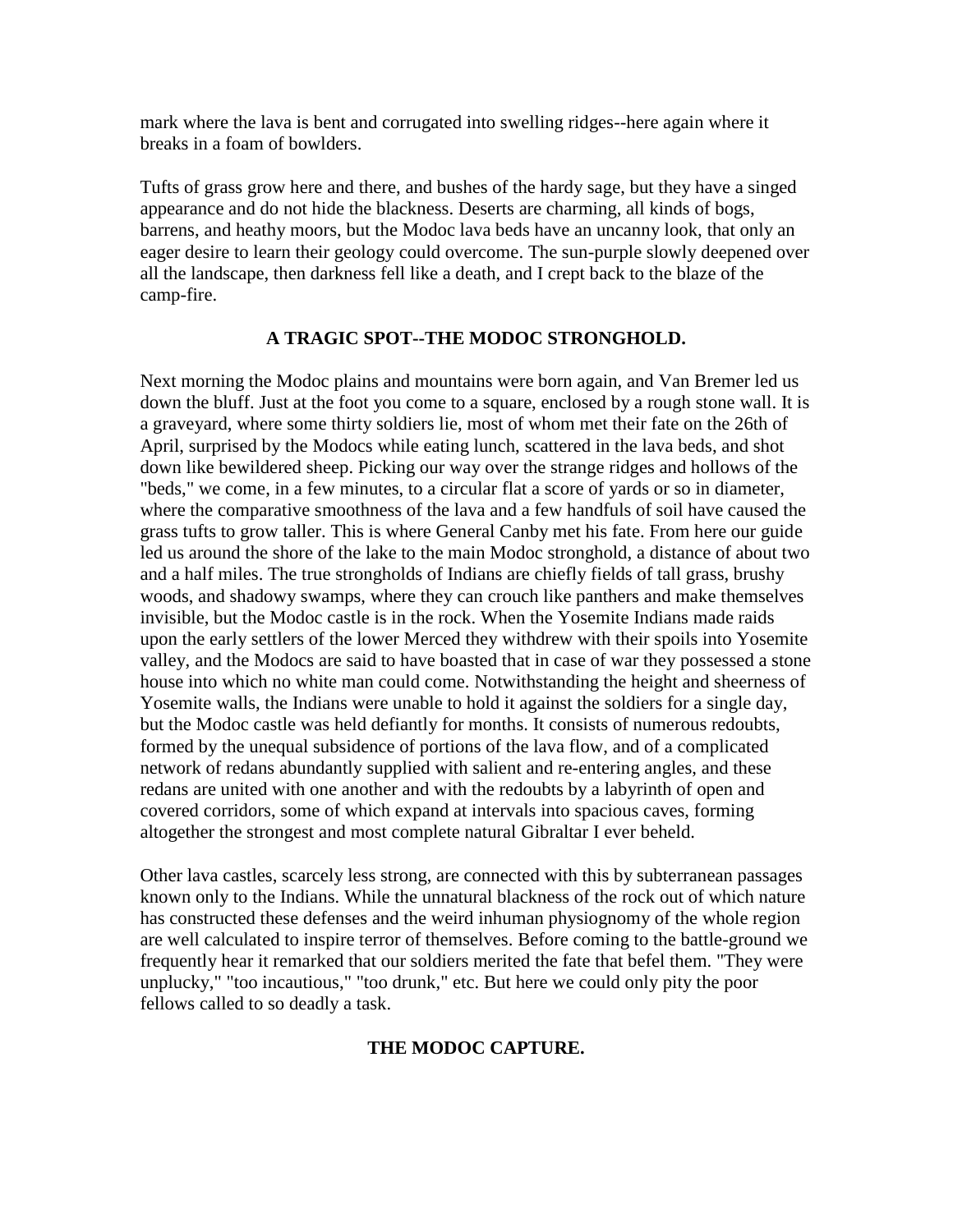In the capture of this Modoc castle there was no scope for what is known as "brilliancy and knightliness." The strategy of a Von Moltke, or impetuous valor of a Hotspur were alike inapplicable, nor was it possible to achieve here any of that class of bulky victories styled "glorious" which fill newspapers and are followed in due course of time by clerical hallelujahs. On the contrary it was all cat-crouching and gliding--every soldier for himself--while the flinty jaggedness of the ground was such that individual soldiers could scarce keep themselves together as units; one limb straddled here, another there; and while thus sprawling to the assault, unseen rifles were leveled upon them with deadly aim. On the other hand, the Modocs were at home. They had hunted the wild sheep and the bear in these lava beds; now they were hunting men in the very same way. Their guns were thrust through chinks while they lay safely concealed. If they wished to peer above their breast-works they tied bunches of sage-brush around their heads. They were familiar with by-ways both over and under ground, and could at any time sink out of sight like squirrels among bowlders. Our bewildered soldiers heard and felt them shooting, now before them, now behind them, as they glided from place to place along fissures and subterranean passes, all the while maintaining a more perfect invisibility than that of modern ghosts. Modocs, like most other Indians, are about as unknightly as possible. The quantity of the moral sentiment developed in them seems infinitely small, and though in battle they appear incapable of feeling any distinction between men and beasts, even their savageness lacks fullness and cordiality. The few that have come under my own observation had something repellant in their aspects, even when their features were in sunshine and settled in the calm of peace; when, therefore, they were crawling stealthily in these gloomy caves, in and out on all fours, unkempt and begrimed, and with the glare of war in their eyes, they must have looked very devilish. Our guide led us through the mazes of the castle, pointing out its complicated lines of redoubts and redans, and our astonishment at the wild strength of the place was augmented at every turn.

## **CAPTAIN JACK'S CAVE--GEOLOGICAL PHENOMENA.**

Captain Jack's cave is one of the many sombre mansions of the castle. It measures about 25 or 30 feet in diameter at the opening, and extends but a short distance in a horizontal direction. The floor is littered with bones and horns of the animals slaughtered for food during the war--a good specimen of a human home of the Stone Age. The sun shines freely into its mouth, and graceful bunches of grasses and eriognae and sage grow around it, redeeming it from all its degrading associations, and making it lovable notwithstanding its unfinished roughness and blackness. One of our party was a relic-seeker and we were unremitting in our endeavors to satisfy his cravings. Captain Jack's drinking-cup, fragments of his clothing, buttons, etc., were freely offered, but only gold watches or pistols said to have been plundered from the dead and hidden in some of these endless caves were sufficiently curious for his refined tastes.

The lava beds are replete with phenomena of great geological interest. Here are true fissures from a few inches to 8 or 10 feet in width, abrupt and sheer-walled as the crevasses of glaciers, and extending continuously for miles. Miniature hills and dales also and lake basins and mountain ranges, whose formation is due neither to direct upheaval nor to erosion. Where the lava meets the lake there are some fine curving bays beautifully